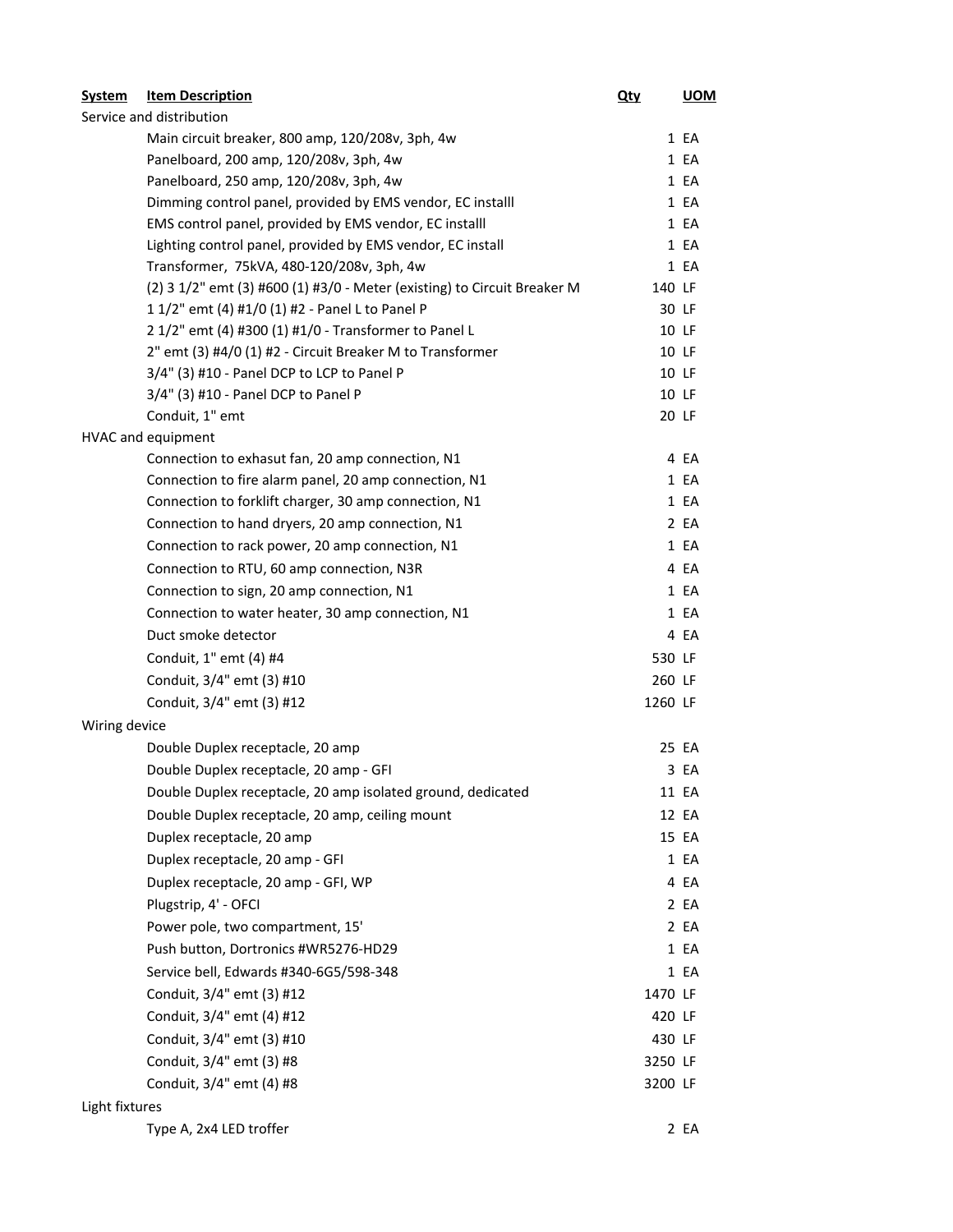| <b>System</b>     | <b>Item Description</b>                             | <u>Qty</u> | <b>UOM</b> |
|-------------------|-----------------------------------------------------|------------|------------|
|                   | Type AE, 2x4 LED troffer w/EM                       |            | 2 EA       |
|                   | Type B, 2x4 LED troffer                             |            | 3 EA       |
|                   | Type BE, 2x4 LED troffer w/EM                       |            | 4 EA       |
|                   | Type C run length                                   | 614 LF     |            |
|                   | Type C, 8' chain hung strip                         |            | 72 EA      |
|                   | Type C1. 4' chain hung strip                        |            | 2 EA       |
|                   | Type CE, 8' chain hung strip w/EM                   |            | 26 EA      |
|                   | Type D, 8' surface mount strip                      |            | 14 EA      |
|                   | Type D1, 4' surface mount strip                     |            | 5 EA       |
|                   | Type D1E, 4' surface mount strip w/EM               |            | 1 EA       |
|                   | Type DE, 8' surface mount strip w/EM                |            | 10 EA      |
|                   | Type EM1, single face exit                          |            | 8 EA       |
|                   | Type EM2, doubel face exit                          |            | 5 EA       |
|                   | Type EM5, exterior wp emergency fixture             |            | 4 EA       |
|                   | Type SB, exterior wall mounted fixture              |            | 11 EA      |
|                   | Type SC, exterior wall mounted fixture              |            | 3 EA       |
|                   | Conduit, 3/4" emt (5) #12                           | 250 LF     |            |
|                   | Conduit, 3/4" emt (7) #12                           |            | 20 LF      |
|                   | Conduit, 3/4" emt (3) #18                           |            | 60 LF      |
|                   | Conduit, 3/4" emt (3) #14                           | 2290 LF    |            |
|                   | Conduit, 3/4" emt (3) #10                           | 300 LF     |            |
|                   | Conduit, 3/4" emt (3) #12                           | 790 LF     |            |
|                   | Conduit, 3/4" emt (3) #8                            | 340 LF     |            |
|                   | Conduit, 3/4" emt (4) #8                            | 1970 LF    |            |
| Lighting controls |                                                     |            |            |
|                   | Dimmer Switch                                       |            | 3 EA       |
|                   | Dimmer/Occupancy Switch                             |            | 3 EA       |
|                   | Lighting control relay                              |            | 1 EA       |
|                   | Occupancy sensor, ceiling mounted                   |            | 2 EA       |
|                   | Occupancy Sensor, fixture mounted                   |            | 28 EA      |
|                   | Single Pole Switch                                  |            | 2 EA       |
|                   | Connection to LCP, #12 awg wire - 30' coiled        |            | 60 EA      |
| Communications    |                                                     |            |            |
|                   | Copper bus bar, 12"x4"x1/2"                         |            | 2 EA       |
|                   | Data outlet, rough-in - 1 1/2" emt                  |            | 15 EA      |
|                   | Door contact, rough-in - 3/4" emt                   |            | 6 EA       |
|                   | Fire rated plywood, 4'x8'x3/4"                      |            | 1 EA       |
|                   | Glass break detector, rough-in - 3/4" emt           |            | 3 EA       |
|                   | Junction box, 3/4" stub-up                          |            | 1 EA       |
|                   | Motion detector ceiling mounted, rough-in -3/4" emt |            | 3 EA       |
|                   | Motion detector wall mounted, rough-in -3/4" emt    |            | 4 EA       |
|                   | Security camera, rough-in - 1" emt                  |            | 12 EA      |
|                   | Speakers, rough-in - 3/4" emt                       |            | 4 EA       |
|                   | Speakers/Amplifier, rough-in - 1 1/2" emt           |            | 3 EA       |
|                   | Wireless access point, rough-in - 3/4" emt          |            | 1 EA       |
|                   | Conduit, (3) 1 1/2" emt stub to joist               |            | 1 EA       |